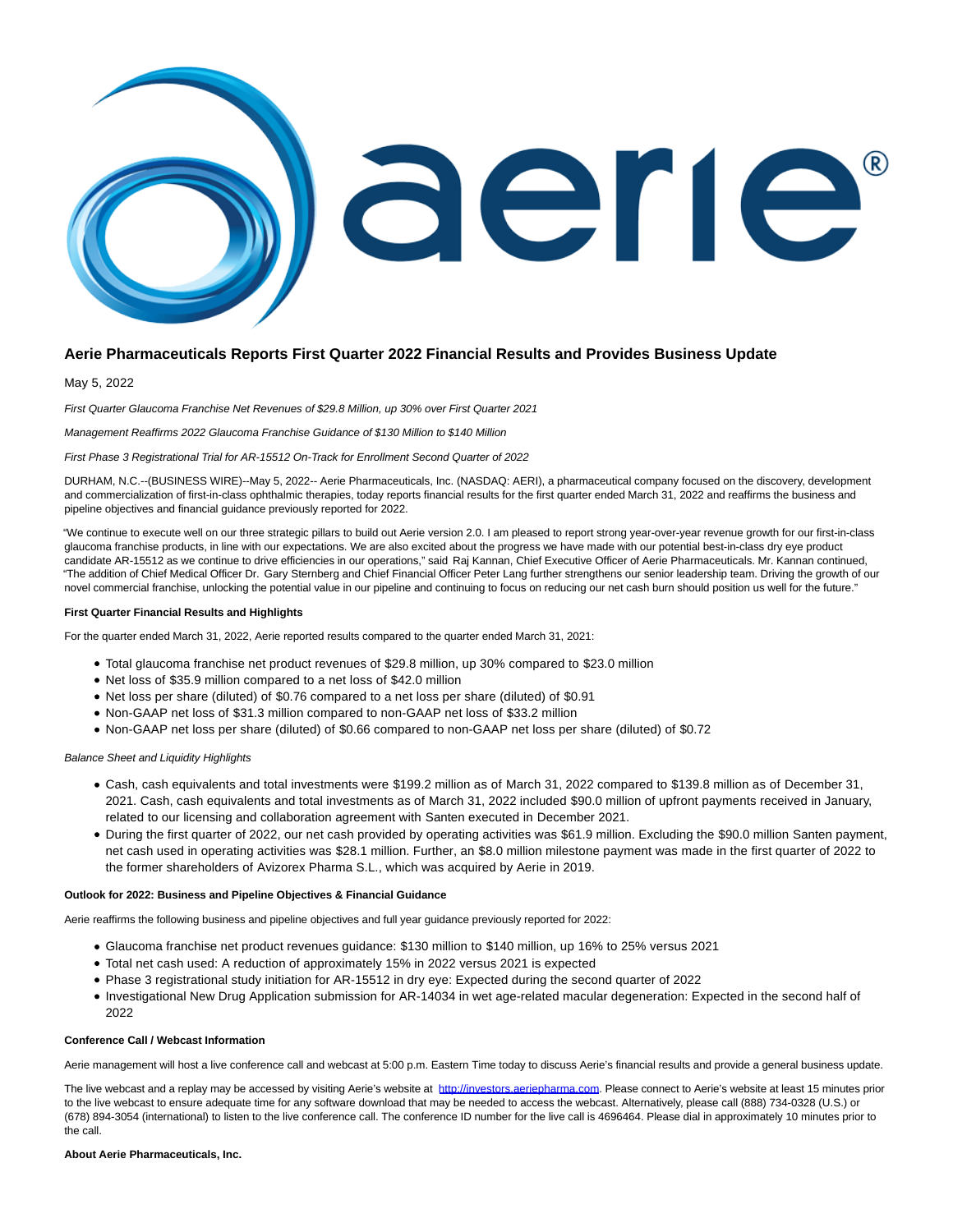Aerie is a pharmaceutical company focused on the discovery, development and commercialization of first-in-class ophthalmic therapies for the treatment of patients with eye diseases and conditions including open-angle glaucoma, dry eye, diabetic macular edema (DME) and wet age-related macular degeneration (wet AMD). Aerie's first novel product, Rhopressa® (netarsudil ophthalmic solution) 0.02%, a once-daily eye drop approved by the U.S. Food and Drug Administration (FDA) for the reduction of elevated intraocular pressure (IOP) in patients with open-angle glaucoma or ocular hypertension, was launched in the United States in April 2018. In clinical trials of Rhopressa<sup>®</sup>, the most common adverse reactions were conjunctival hyperemia, corneal verticillata, instillation site pain and conjunctival hemorrhage. More information about Rhopressa<sup>®</sup>, including the product label, is available at [www.rhopressa.com.](https://cts.businesswire.com/ct/CT?id=smartlink&url=http%3A%2F%2Fwww.rhopressa.com&esheet=52708828&newsitemid=20220505005350&lan=en-US&anchor=www.rhopressa.com&index=2&md5=bc1069030e340e1bb78a322168a78c15) Aerie's second novel product for the reduction of elevated IOP in patients with open-angle glaucoma or ocular hypertension, Rocklatan<sup>®</sup> (netarsudil (0.02%) and latanoprost ophthalmic solution (0.005%)), was launched in the United States in May 2019. In clinical trials of Rocklatan®, the most common adverse reactions were conjunctival hyperemia, corneal verticillata, instillation site pain and conjunctival hemorrhage. More information about Rocklatan<sup>®</sup>, including the product label, is available a[t www.rocklatan.com.](https://cts.businesswire.com/ct/CT?id=smartlink&url=http%3A%2F%2Fwww.rocklatan.com&esheet=52708828&newsitemid=20220505005350&lan=en-US&anchor=www.rocklatan.com&index=3&md5=e5cb9d7f90b36212f32dc360cc8297af) More information on Aerie Pharmaceuticals is available a[t www.aeriepharma.com.](https://cts.businesswire.com/ct/CT?id=smartlink&url=http%3A%2F%2Fwww.aeriepharma.com&esheet=52708828&newsitemid=20220505005350&lan=en-US&anchor=www.aeriepharma.com&index=4&md5=02c35eec8814eec207236217fd49e720)

## **Forward-Looking Statements**

This press release contains forward-looking statements for purposes of the safe harbor provisions of the Private Securities Litigation Reform Act of 1995. We may, in some cases, use terms such as "predicts," "believes," "potential," "proposed," "continue," "estimates," "anticipates," "expects," "plans," "intends," "may," "could," "might," "will," "should," "exploring," "pursuing" or other words that convey uncertainty of future events or outcomes to identify these forward-looking statements. Forward-looking statements in this release include statements regarding our intentions, beliefs, projections, outlook, analyses or current expectations concerning, among other things: our commercial franchise and our pipeline, any guidance or timelines, future liquidity, cash balances or financing transactions, our ongoing and anticipated preclinical studies and clinical trials, FDA or other regulatory approvals and effectiveness of any product, product candidates or future product candidates and our expectations for full year 2022. By their nature, forward-looking statements involve risks and uncertainties because they relate to events, competitive dynamics, industry change and other factors beyond our control and depend on regulatory approvals and economic and other environmental circumstances that may or may not occur in the future or may occur on longer or shorter timelines than anticipated. We discuss many of these risks in greater detail under the heading "Risk Factors" in the quarterly and annual reports that we file with the Securities and Exchange Commission (SEC). Forward-looking statements are not guarantees of future performance and our actual results of operations, financial condition and liquidity and the development of the industry in which we operate may differ materially from the forward-looking statements contained in this press release. Any forward-looking statements that we make in this press release speak only as of the date of this press release. In particular, FDA and European Medicines Agency (EMA) approval of Rhopressa<sup>®</sup> and Rocklatan<sup>®</sup> and Medicines and Healthcare products Regulatory Agency (MHRA) authorization of Roclanda<sup>®</sup> does not guarantee regulatory approval of Rhopressa®, Rocklatan® or Roclanda® in other jurisdictions, and there can be no assurance that we will receive regulatory approval for Rhopressa<sup>®</sup>, Rocklatan<sup>®</sup> or Roclanda<sup>®</sup> in such other jurisdictions. In addition, FDA approval of Rhopressa® and Rocklatan® does not quarantee FDA approval of our product candidates or any future product candidates and there can be no assurance that we will receive FDA approval for our product candidates or any future product candidates. Furthermore, the acceptance of the Investigational New Drug Applications by the FDA for our product candidates does not guarantee FDA approval of such product candidates and the outcomes of later clinical trials for our product candidates may not be sufficient to submit a New Drug Application (NDA) with the FDA or to receive FDA approval. We assume no obligation to update our forward-looking statements whether as a result of new information, future events or otherwise, after the date of this press release.

## **Non-GAAP Financial Measures**

To supplement our financial statements, which are prepared and presented in accordance with generally accepted accounting principles (GAAP), we use the following non-GAAP financial measures, some of which are discussed above: adjusted net loss and adjusted net loss per share (also referred to herein as non-GAAP net loss and non-GAAP net loss per share). For reconciliations of non-GAAP measures to the most directly comparable GAAP measures, please see the "Reconciliation of GAAP to Non-GAAP Financial Measures" and "Reconciliation of GAAP Net Loss Per Share to Adjusted Net Loss Per Share (Non-GAAP)" tables in this press release.

We believe these non-GAAP financial measures provide investors with useful supplemental information about the financial performance of our business, enable comparison of financial results between periods where certain items may vary independent of business performance and allow for greater transparency with respect to key metrics used by management in operating our business.

The presentation of these financial measures is not intended to be considered in isolation from, or as a substitute for, financial information prepared and presented in accordance with GAAP. Investors are cautioned that there are material limitations associated with the use of non-GAAP financial measures as an analytical tool. In particular, the adjustments to our GAAP financial measures reflect the exclusion of stock-based compensation expense, which is recurring and will be reflected in our financial results for the foreseeable future. In addition, these measures may be different from non-GAAP financial measures used by other companies, limiting their usefulness for comparison purposes. We compensate for these limitations by providing specific information regarding the GAAP amounts excluded from these non-GAAP financial measures.

**MARCH 31, DECEMBER 31,**

## **AERIE PHARMACEUTICALS, INC.**

## **Consolidated Balance Sheets**

#### **(Unaudited)**

(in thousands)

|                           | 2022     | 2021     |  |
|---------------------------|----------|----------|--|
| <b>Assets</b>             |          |          |  |
| Current assets            |          |          |  |
| Cash and cash equivalents | \$56,441 | \$37,187 |  |
| Short-term investments    | 138,807  | 102,614  |  |
| Accounts receivable, net  | 63,617   | 68,828   |  |
| Inventory                 | 40,190   | 40,410   |  |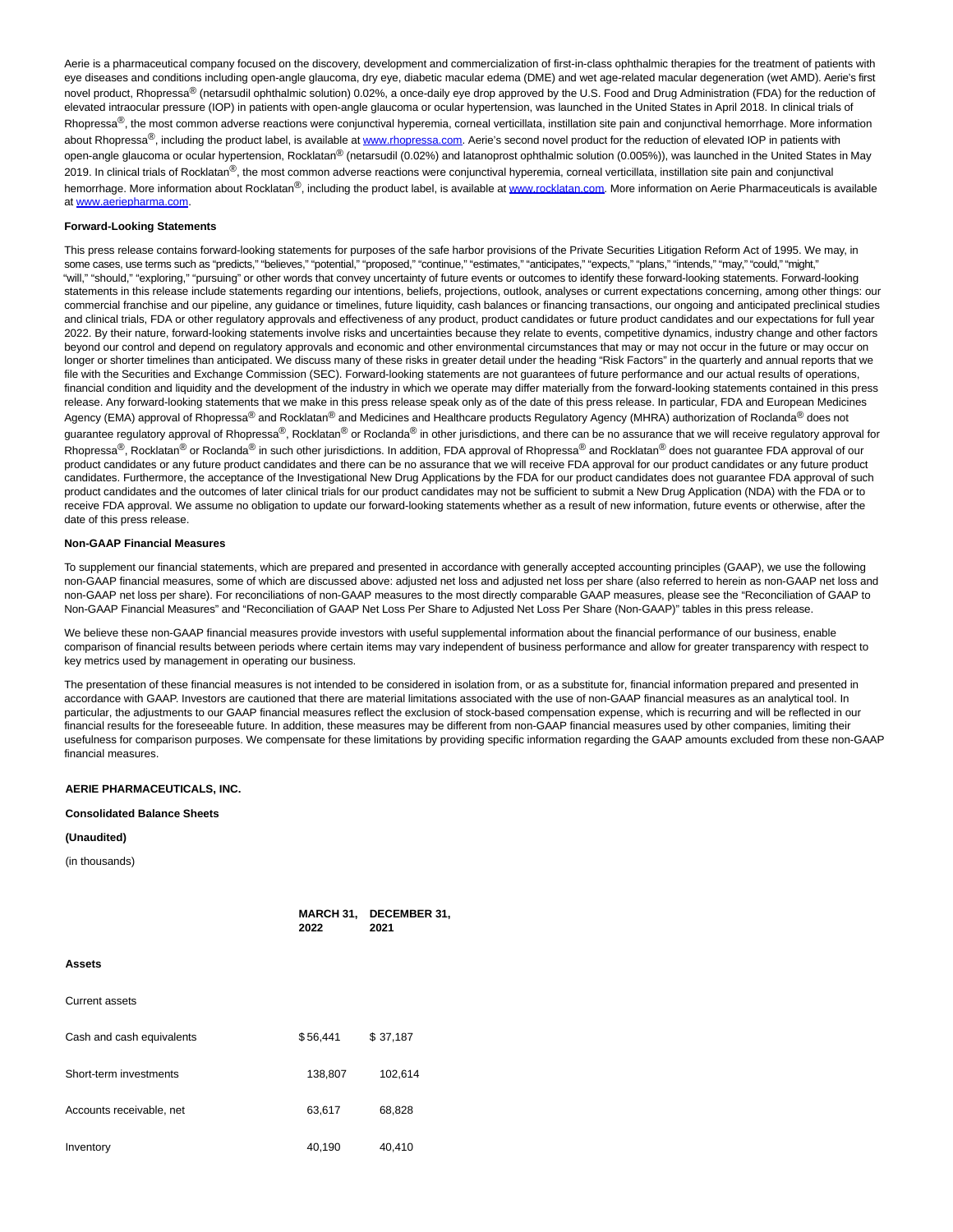| Licensing receivable                           |            |               | 90,000                      |                        |
|------------------------------------------------|------------|---------------|-----------------------------|------------------------|
| Prepaid expenses and other current assets      | 17,911     |               | 16,611                      |                        |
| Total current assets                           | 316,966    |               | 355,650                     |                        |
| Long-term investments                          | 3,985      |               |                             |                        |
| Property, plant and equipment, net             | 51,226     |               | 51,472                      |                        |
| Operating lease right-of-use-assets            | 21,916     |               | 22,669                      |                        |
| Other assets                                   | 1,453      |               | 1,600                       |                        |
| <b>Total assets</b>                            | \$395,546  |               | \$431,391                   |                        |
| Liabilities and Stockholders' (Deficit) Equity |            |               |                             |                        |
| <b>Current liabilities</b>                     |            |               |                             |                        |
| Accounts payable                               | \$7,877    |               | \$8,285                     |                        |
| Accrued expenses and other current liabilities | 102,950    |               | 112,341                     |                        |
| Operating lease liabilities                    | 4,464      |               | 4,365                       |                        |
| Total current liabilities                      | 115,291    |               | 124,991                     |                        |
| Convertible notes, net                         | 311,678    |               | 234,527                     |                        |
| Deferred revenue, non-current                  | 70,000     |               | 64,315                      |                        |
| Operating lease liabilities, non-current       | 21,033     |               | 21,751                      |                        |
| Other non-current liabilities                  | 3,256      |               | 3,140                       |                        |
| <b>Total liabilities</b>                       | 521,258    |               | 448,724                     |                        |
| Stockholders' deficit                          |            |               |                             |                        |
| Common stock                                   | 48         |               | 48                          |                        |
| Additional paid-in capital                     | 1,016,510  |               | 1,136,656                   |                        |
| Accumulated other comprehensive loss           | (430       | $\mathcal{C}$ | (126)                       | $\mathcal{E}$          |
| <b>Accumulated deficit</b>                     |            |               | $(1,141,840)$ $(1,153,911)$ | $\mathcal{E}$          |
| Total stockholders' deficit                    | (125, 712) |               | (17, 333)                   | $\mathcal{C}^{\prime}$ |
| Total liabilities and stockholders' deficit    | \$395,546  |               | \$431,391                   |                        |

**AERIE PHARMACEUTICALS, INC.**

**Consolidated Statements of Operations**

# **(Unaudited)**

(in thousands, except share and per share data)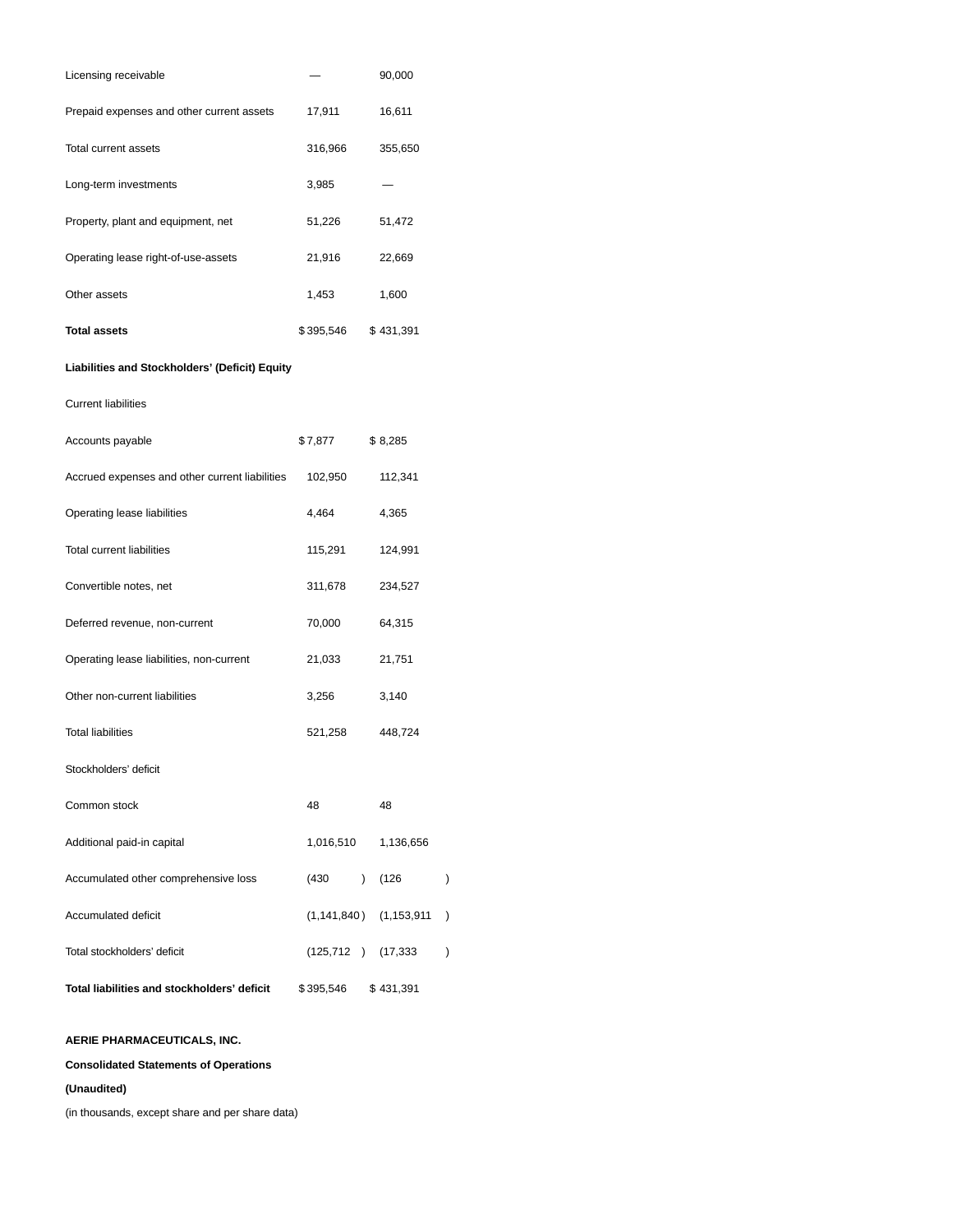# **THREE MONTHS ENDED MARCH 31,**

|                                             | 2022        | 2021                   |               |
|---------------------------------------------|-------------|------------------------|---------------|
| Product revenues, net                       | \$29,835    | \$22,970               |               |
| Total revenues, net                         | 29,835      | 22,970                 |               |
| Costs and expenses:                         |             |                        |               |
| Cost of goods sold                          | 6,780       | 6,700                  |               |
| Selling, general and administrative         | 31,524      | 32,598                 |               |
| Research and development                    | 25,174      | 17,891                 |               |
| Total costs and expenses                    | 63,478      | 57,189                 |               |
| Loss from operations                        | (33, 643)   | (34, 219)<br>$\lambda$ | $\mathcal{E}$ |
| Other expense, net                          | (1, 555)    | (7, 714)<br>$\lambda$  | $\mathcal{L}$ |
| Loss before income taxes                    | (35, 198)   | (41, 933)<br>$\lambda$ | $\lambda$     |
| Income tax expense                          | 693         | 31                     |               |
| Net loss                                    | \$ (35,891) | $)$ \$ (41,964)        | $\mathcal{E}$ |
| Net loss per common share-basic and diluted | \$ (0.76)   | $)$ \$ (0.91           | $\mathcal{E}$ |

Weighted average number of common shares outstanding—basic and diluted 47,520,045 46,109,080

# **AERIE PHARMACEUTICALS, INC.**

# **Reconciliation of GAAP to Non-GAAP Financial Measures**

# **(Unaudited)**

(in thousands)

|                                            | <b>THREE MONTHS ENDED</b><br><b>MARCH 31,</b> |                             |  |
|--------------------------------------------|-----------------------------------------------|-----------------------------|--|
|                                            | 2022                                          | 2021                        |  |
| Net loss (GAAP)                            |                                               | \$ (35,891 ) \$ (41,964 )   |  |
| Add-back: stock-based compensation expense | 4,632                                         | 8,749                       |  |
| Adjusted net loss                          |                                               | \$ (31,259 ) \$ (\$33,215 ) |  |
|                                            |                                               |                             |  |
| Cost of goods sold (GAAP)                  | \$6,780                                       | \$6,700                     |  |
| Less: stock-based compensation expense     | (162)                                         | $\mathcal{E}$<br>(507)      |  |
| Adjusted cost of goods sold                | \$6,618                                       | \$6,193                     |  |